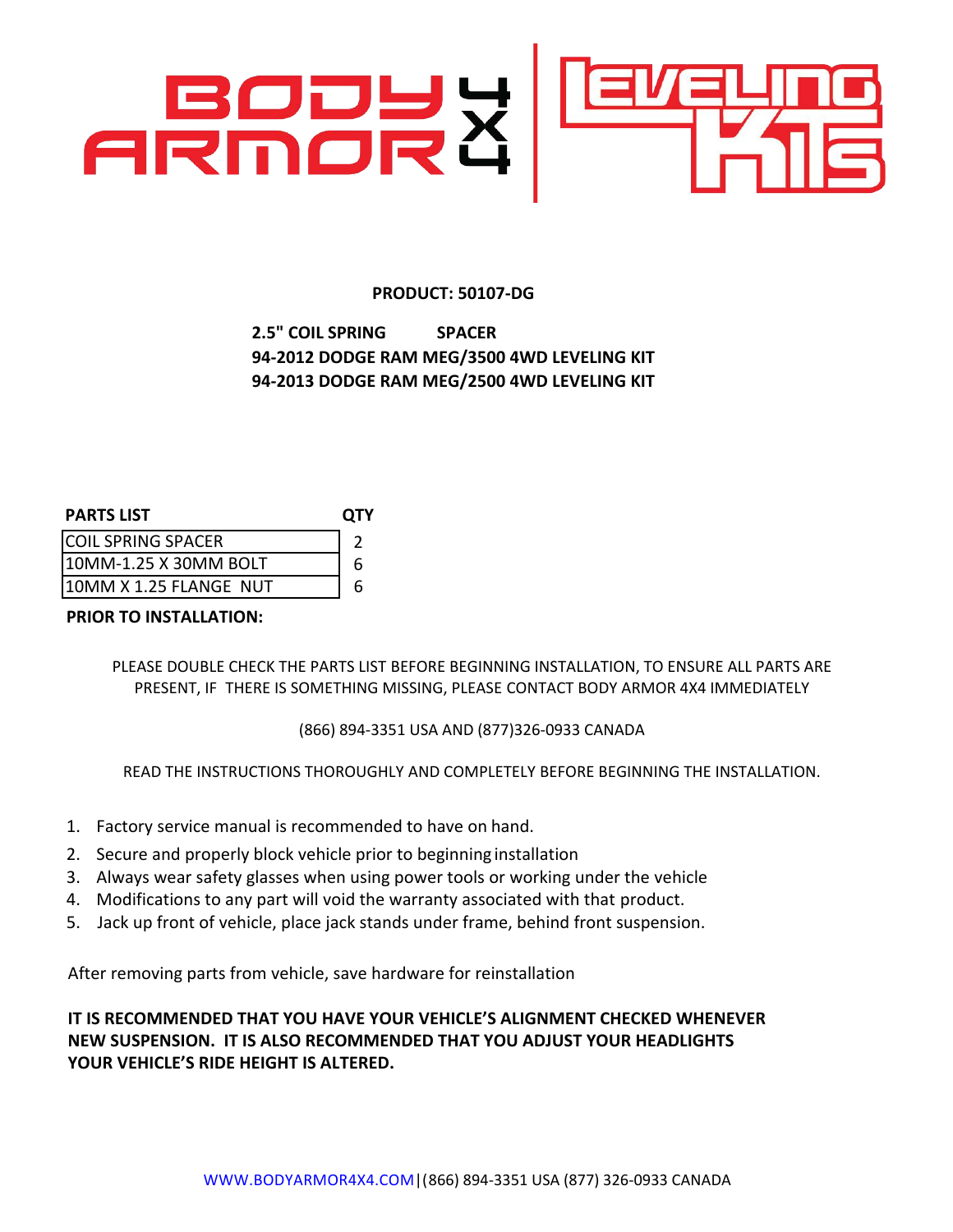#### INSTALLATION INSTRUCTIONS

- 1. Place the vehicle on a level surface, then support the vehicle on jack stands and remove the wheels and tires.
- 2. Disconnect sway bar end links from both the driver & passenger side of the vehicle, and move the bar down.
- 3. Remove track bar from lower mount, access lower shock bolt under spring housing, and then remove the bolt from the shock, the nut is fixed on the other side of the shock mount.



- 4. Lower the axle to remove the shock from the mount, then loosen the top shock mounts nuts so the shock can be removed. Lower the axle enough to remove the spring.
- 5. Remove upper spring isolator and keep, also remove metal stud mounting ring and discard.